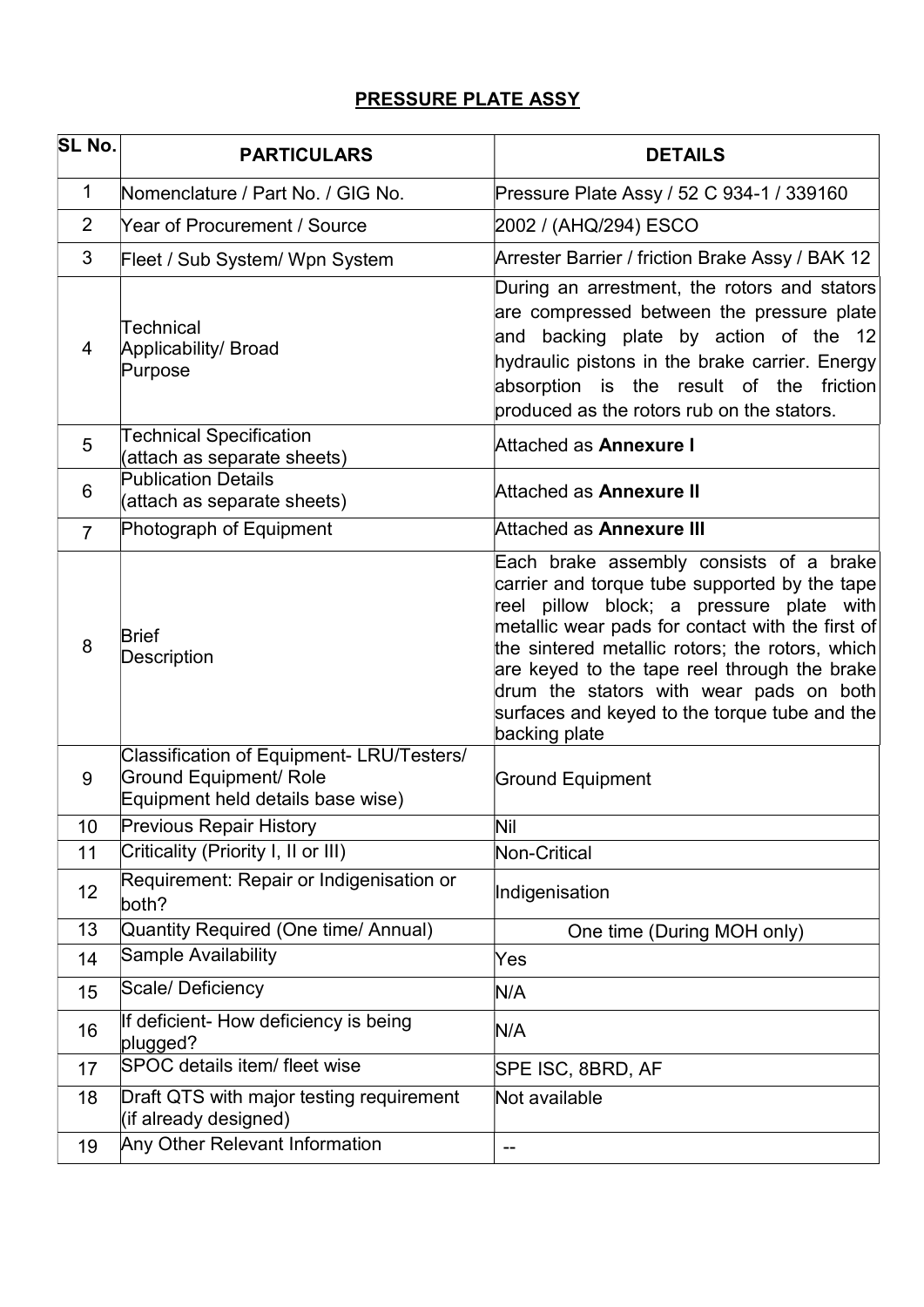### TECHNICAL SPECIFICATION

**PART No:** 52 C 934-1

**DESCRIPTION:** Pressure Plate Assy

GIG No: 339160

INDIVIDUAL ITEM OR ASSEMBLY: Individual Item

**ITEM INDIGENSIATIOIN SAMPLE TYPE:** 

ANY INSCRIPTION ETC DETAILS ON THE ITEM IF ANY: NO INSCRIPTION

PURPOSE OF THE ITEM IN BROAD SENSE: During an arrestment, the rotors and stators are compressed between the pressure plate and backing plate by action of the 12 hydraulic pistons in the brake carrier. Energy absorption is the result of the friction produced as the rotors rub on the stators.

#### DIMENSIONS:

| -SL | <b>ATTRIBUTES</b> | VALUES (Appx.) |
|-----|-------------------|----------------|
| No. |                   |                |
|     | ND                | 24.0 Inch      |
|     | ID                | 12.2 Inch      |
|     | <b>THICKNESS</b>  | $1.2$ Inch     |

**TESTING UNIT/SECTION/BAY: 08 BRD/ABOD** 

IN HOUSE AVIALABILILTY TESTING: YES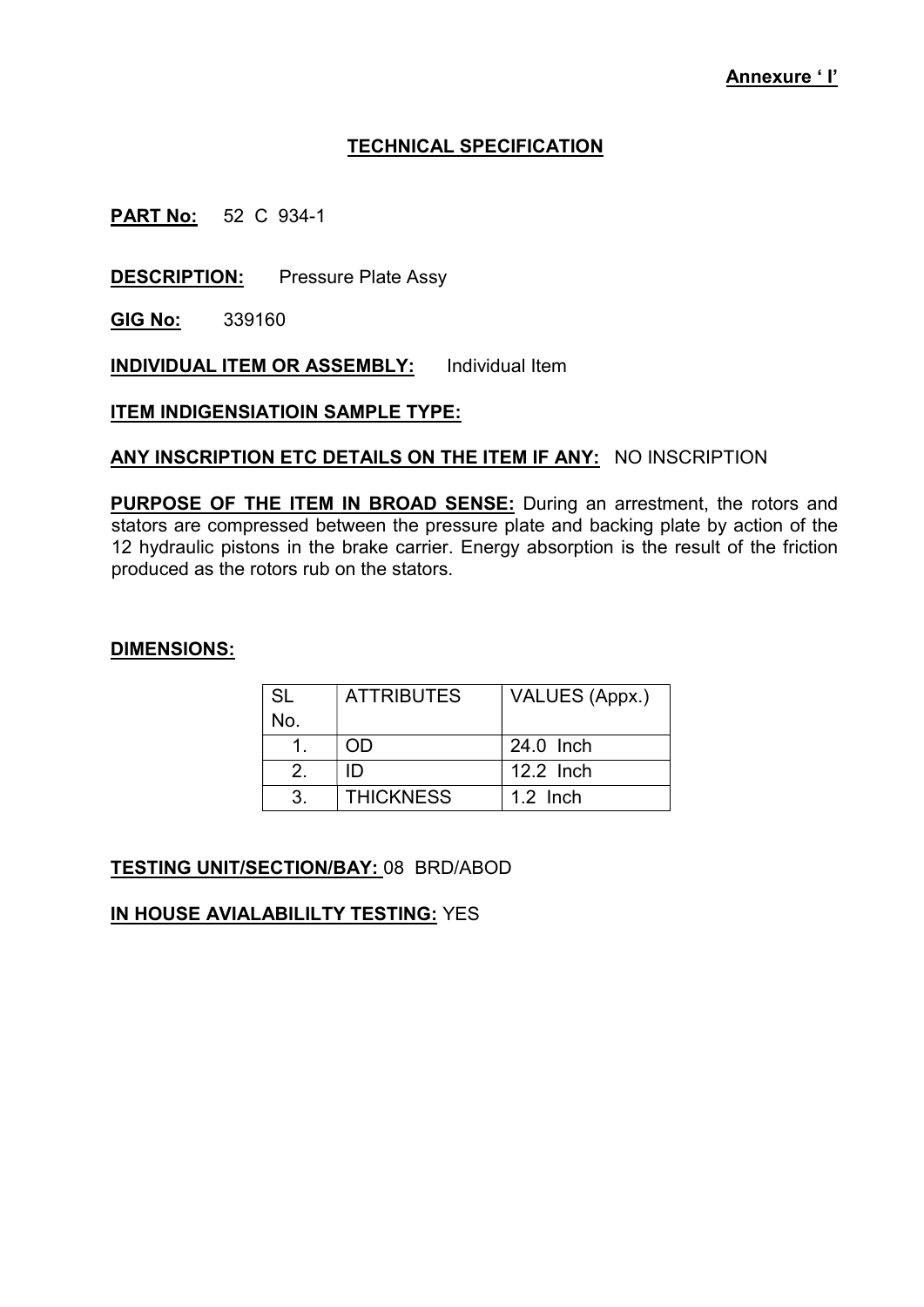| CW                                                                             | <b>AIRCRAFT</b><br><b>ARRESTING</b> | Revision: 2<br><b>EQUIPMENT MANUAL</b><br>Date: 1 Jan 1984 |                                |   |                   |              |  |  |  |  |
|--------------------------------------------------------------------------------|-------------------------------------|------------------------------------------------------------|--------------------------------|---|-------------------|--------------|--|--|--|--|
| REF. NO.                                                                       | G+W PART NO.                        | <b>DESCRIPTION</b>                                         | <b>QUANTITY</b><br>п<br>B<br>D |   | <b>USED</b><br>ON |              |  |  |  |  |
| C100                                                                           |                                     | SPARES, BAK-12 ABSORBER (Cont'd.)                          |                                |   |                   |              |  |  |  |  |
| C141                                                                           | $5207491 - 1$                       | O/H KIT, Brake Carrier                                     |                                |   | 3                 | $\mathbf{A}$ |  |  |  |  |
| C142                                                                           | $520373 - 1$                        | BRAKE, Rotor Assy.                                         |                                |   | 16                | А            |  |  |  |  |
| C143                                                                           | 52C935-1                            | BRAKE, Stator Assy.                                        |                                |   | 14                | А            |  |  |  |  |
| C144                                                                           | $52C934 - 1$                        | <b>BRAKE, Pressure Plate</b>                               |                                |   | 4                 | A            |  |  |  |  |
| C145                                                                           | 520672-1                            | BRAKE, Backing Plate                                       |                                | ۰ | $\overline{c}$    | A            |  |  |  |  |
| C146                                                                           | $520248 - 1$                        | VALVE, Control (Gland Assy.)                               |                                | ۰ | $\overline{2}$    | Α            |  |  |  |  |
| C147                                                                           | 52810210-1                          | O/H KIT, Control Valve                                     |                                | ı | 3                 | А            |  |  |  |  |
| C148                                                                           | 52810203-1                          | O/H KIT, Gear Box (Synchronizing)                          |                                |   | $\overline{c}$    | A            |  |  |  |  |
| C149                                                                           | 52W2291-7                           | SWIVEL JOINT, Hydraulic                                    |                                | 1 | 1                 | A            |  |  |  |  |
| C150                                                                           | 52810306-1                          | O/H KIT, Swivel Joint                                      |                                |   | $\mathbf{z}$      | А            |  |  |  |  |
|                                                                                | <b>AIRCRAFT</b><br><b>YRTEM</b>     | Revision: 2<br><b>EQUIPMENT MANUAL</b><br>Date: 1 Jan 1984 |                                |   |                   |              |  |  |  |  |
| FIG. C141-1                                                                    |                                     |                                                            |                                |   |                   |              |  |  |  |  |
| <b>Pressure Plate Assy</b><br><b>Status Assy</b><br>ă<br>$18C141 -$<br>$5 - 0$ |                                     |                                                            |                                |   |                   |              |  |  |  |  |